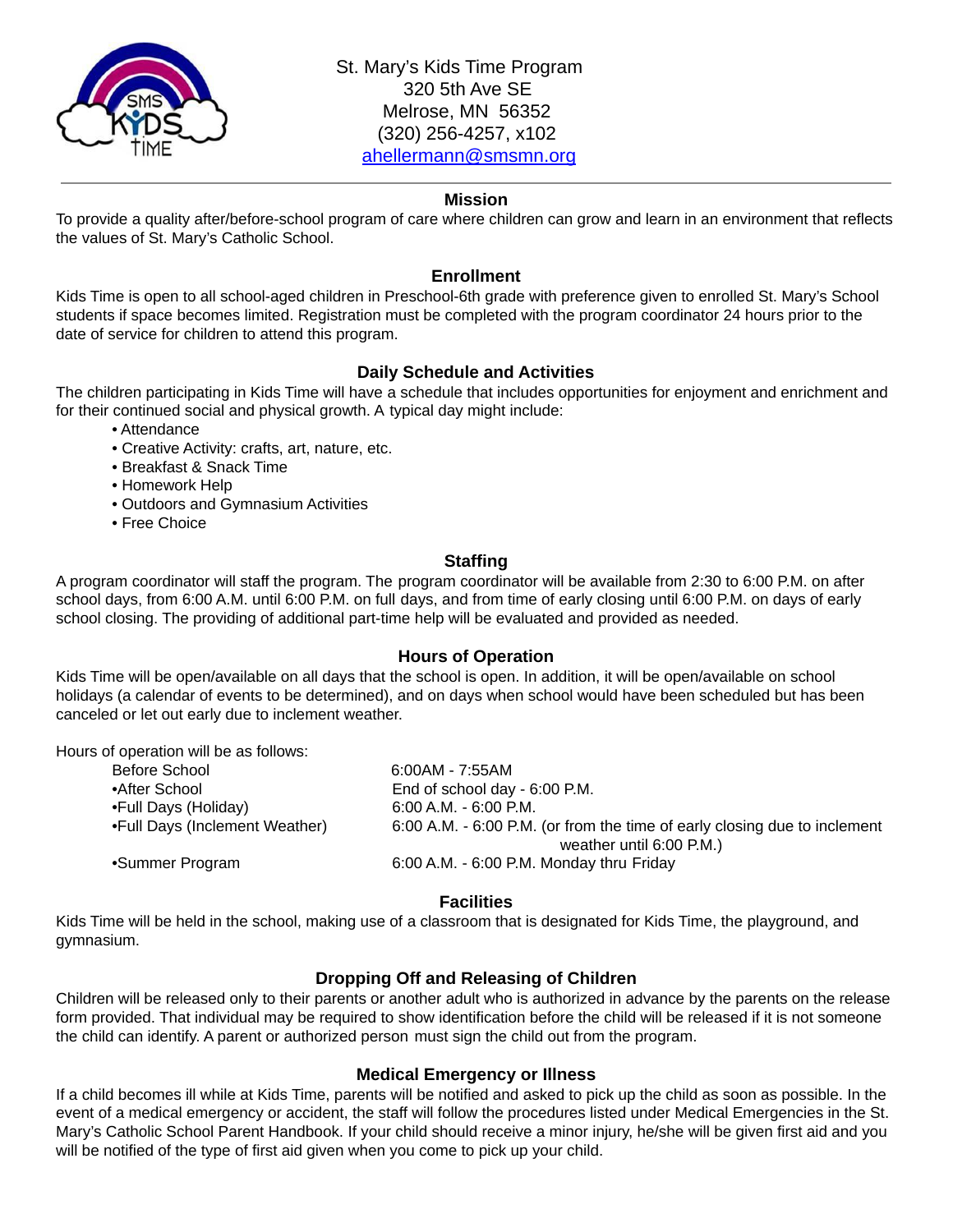# **Use of Medication**

Please refer to the medication procedures in the St. Mary's Catholic School Parent Handbook.

## **Insurance**

Health insurance for children is not covered in our program. Parents are asked to have their own insurance coverage.

## **Discipline**

Discipline policies and rules in effect during the school day are enforced in the Kids Time program. Personal toys are not to be brought to Kids Time unless the staff grants special permission (i.e. toys include Games, electronics, Pokemon Cards). While the Kids Time program is less structured, respect and responsibility will always be required if a child is to remain in the program.

#### **Snacks**

A snack (fruit, granola bar, crackers, juice or milk, etc.) will be served daily. If your child has a special dietary need or restriction, you should send special snacks for your child and alert the program coordinator of your child's special situation. You will need to provide a bag lunch for your children on days that are full days at the Kids Time program.

#### **Fees**

Participants of the program need to commit to a schedule and pay accordingly. **If you miss a scheduled day, you will still be charged for that day if you didn't notify staff beforehand.** Staff will need at least a 24 hour notice of schedule changes, otherwise you will be charged full price.

The following fee structure will be applied:

| <b>Daily Fees</b>                          | 1 Child in Family                           | 2 Children in Family      | 3 Children in Family            |  |  |
|--------------------------------------------|---------------------------------------------|---------------------------|---------------------------------|--|--|
| <b>Before School</b>                       | \$5.00                                      | 1st child fee $+$ \$0.50  | 1st & 2nd child fee $+$ \$0.25  |  |  |
| <b>After School</b>                        | \$9.00                                      | 1st child fee $+$ \$4.50  | 1st & 2nd child fee $+$ \$2.25  |  |  |
| <b>Both AM &amp; PM</b>                    | \$11.00                                     | 1st child fee $+$ \$4.50  | 1st & 2nd child fee $+$ \$2.25  |  |  |
| <b>Full Days (Holiday)</b>                 | \$20.00                                     | 1st child fee $+$ \$18.00 | 1st & 2nd child fee + \$10.00   |  |  |
| <b>Full Days (Inclement Weather)</b>       | \$20.00                                     | 1st child fee $+$ \$18.00 | 1st & 2nd child fee + \$10.00   |  |  |
| <b>Early School Closings (after noon)</b>  | \$9.00                                      | 1st child fee $+$ \$4.50  | 1st & 2nd child fee + \$2.25    |  |  |
| <b>Early School Closings (before noon)</b> | \$20,00                                     | 1st child fee $+$ \$18.00 | 1st & 2nd child fee $+$ \$10.00 |  |  |
|                                            |                                             |                           |                                 |  |  |
| <b>Drop-ins</b>                            | \$10.00 per day per child                   |                           |                                 |  |  |
| Late Pick-up Fee                           | \$5.00 for every 15 minutes after 6:00 P.M. |                           |                                 |  |  |